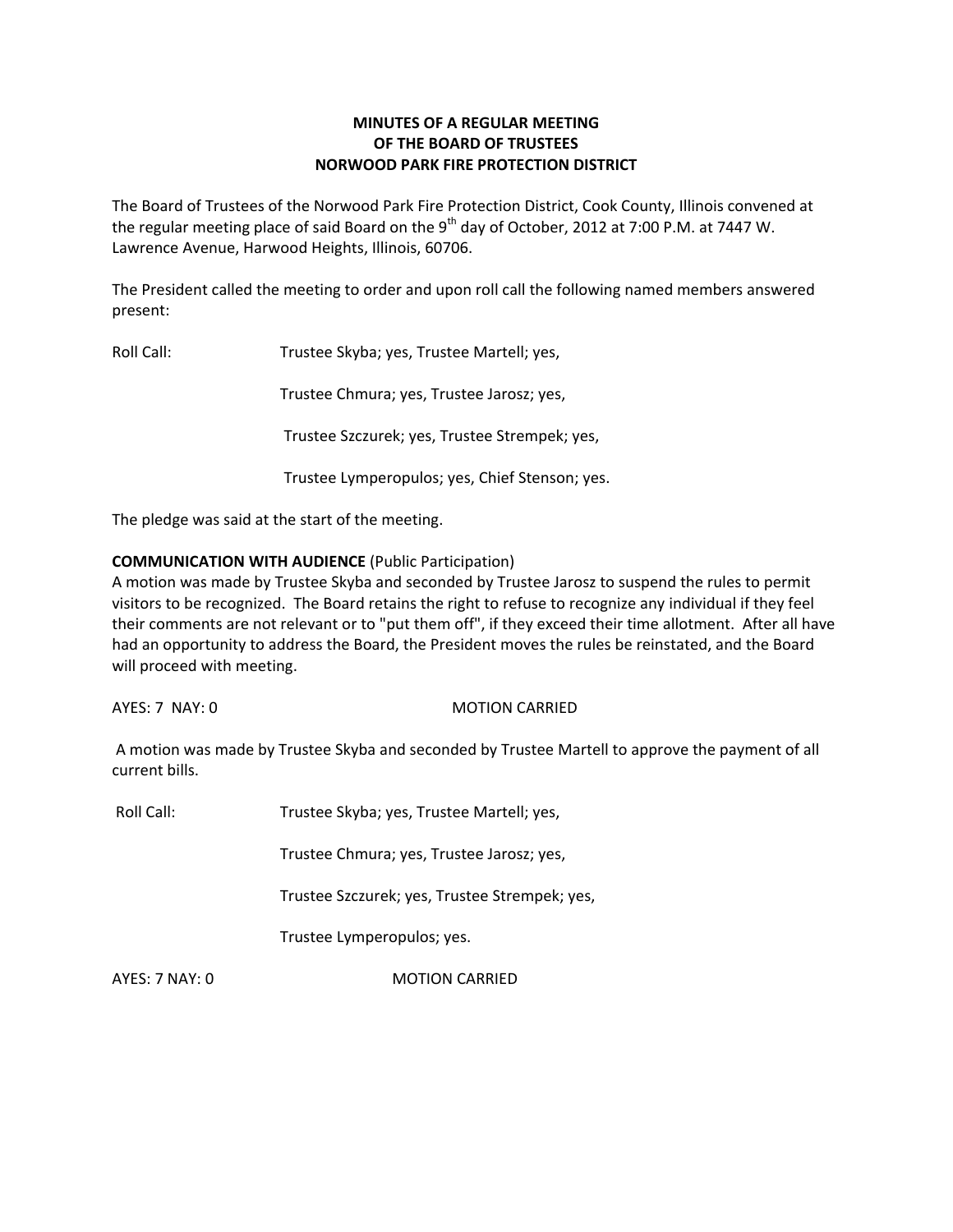A motion was made by Trustee Strempek and seconded by Trustee Szczurek to approve the minutes of the Regular meeting held on September  $11^{\text{th}}$ , 2012.

| Roll Call:       | Trustee Skyba; yes, Trustee Martell; yes,     |
|------------------|-----------------------------------------------|
|                  | Trustee Chmura; yes, Trustee Jarosz; yes,     |
|                  | Trustee Szczurek; yes, Trustee Strempek; yes, |
|                  | Trustee Lymperopulos; yes.                    |
| $AYES: 7$ NAY: 0 | <b>MOTION CARRIED</b>                         |
|                  |                                               |

### **TREASURER'S REPORT**

Schedule of Assets (Arising from Cash Transactions) September 30, 2012

### Assets

| Checking and money market accounts (interest rate-APY): |           |
|---------------------------------------------------------|-----------|
| Plaza Bank checking (0.046%)                            | \$1,774   |
| Plaza Bank money market (0.295%)                        | 958,770   |
| Plaza Bank checking- Public Education                   | 573       |
| Plaza Bank ambulance billing money market (0.295%)      | 760,639   |
| Plaza Bank-Medical 1003102                              | 2,958     |
| Suburban Bank & Trust                                   |           |
| Total checking and money market accounts                | 1,724,714 |

| Certificates of deposit (interest rate and maturity):    |             |
|----------------------------------------------------------|-------------|
| Plaza Bank (0.65%, 03/02/13)                             | 617,053     |
| Belmont Bank and Trust (1.20% 08/23/12)                  | 528,032     |
| Plaza Bank (0.85% 01/17/13)                              | 123,359     |
| Plaza Bank (0.65% 03/18/13                               | 418,898     |
| Plaza Bank (0.65% 06/23/13)                              | 468,659     |
| Belmont Bank (1.20% 08/21/12)                            | 509,219     |
| Belmont Bank (1.00% 07/19/14)                            | 359,776     |
| Total certificates of deposit                            | 3,024,996   |
| Total checking, money market and certificates of deposit | \$4,749,710 |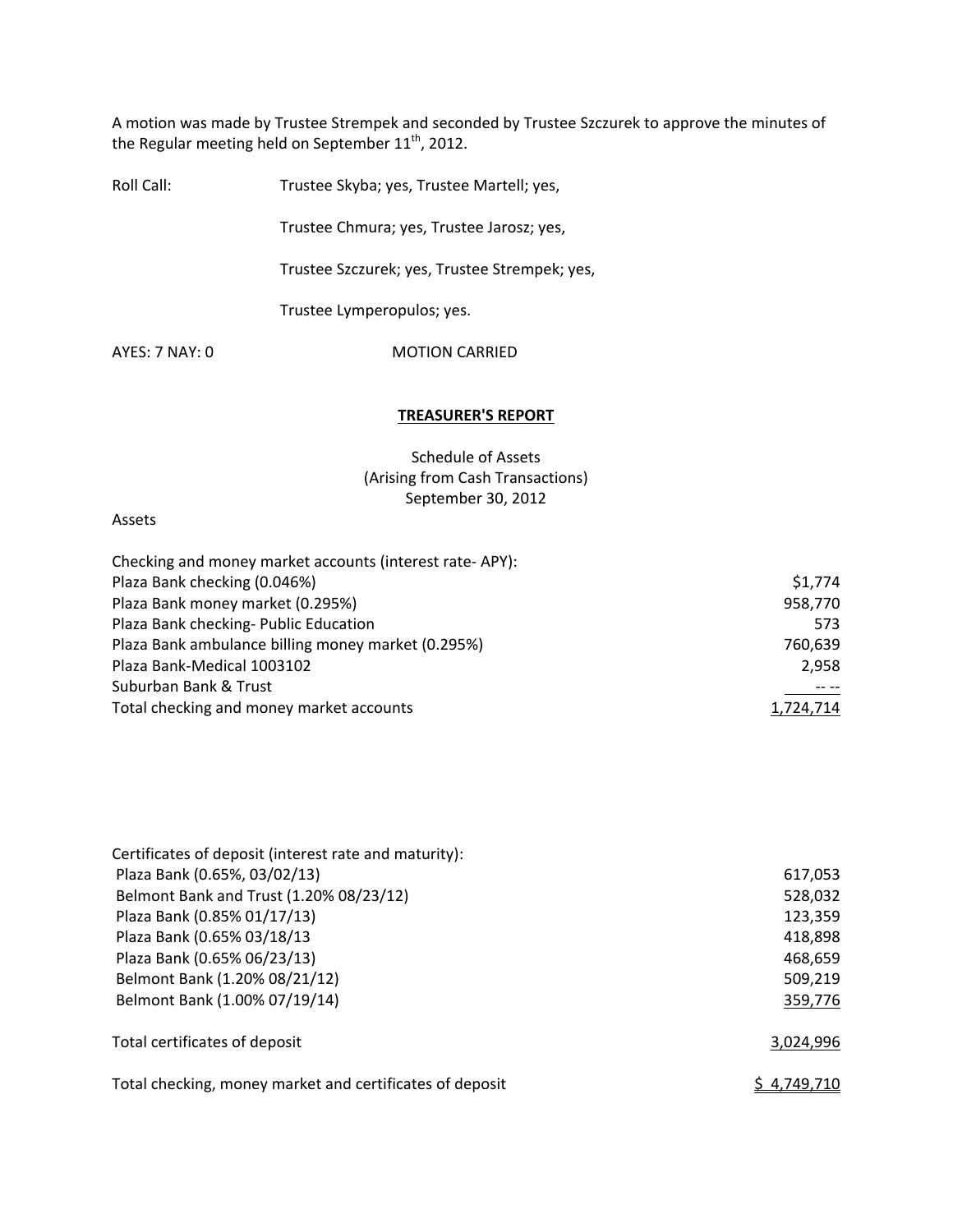Motion by Trustee Skyba, seconded by Trustee Lymperopulos to approve the Treasurer's report as presented from the Financial Statement for September 2012**.**

| Roll Call:     | Trustee Skyba; yes, Trustee Martell; yes,     |
|----------------|-----------------------------------------------|
|                | Trustee Chmura; yes, Trustee Jarosz; yes,     |
|                | Trustee Szczurek; yes, Trustee Strempek; yes, |
|                | Trustee Lymperopulos; yes.                    |
| AYES: 7 NAY: 0 | <b>MOTION CARRIED</b>                         |

### **Chiefs Report:**

All Trustees received a copy of the alarm report.

All Trustees received a copy of the inspection report along with the list of completed inspections for this month.

The Open House was a huge success, thanks to all that helped. The people handing out the hot dogs are lucky to still have their fingers. We went through 330 flu shots, many thanks to Cindy Brennan and the nurses from Resurrection Hospital. We gave out 600 hot dogs, 500 taffy apples, 700 boxes of pop corn, 10 pizzas, 500 goody bags, many gallons of lemonade and coffee and hundreds of picture magnets. We would like to thank Mary Field, The Trophy Shop, Wayne Jarosz, his workers and photography by Doug Strempek, Luke Hot Dogs, Plaza Bank, Creators for all the popcorn, Pizza Hut and Dominos Pizza. We had many people help us out, Father Fred, Pat and Paul Szczurek, Laurie, Ashley and Katie Kovalcik, Amber Appelhans, Frank Stec and many other people chipped in.

At the extrication demonstration at the open house we had demo tools given to us to try out. This was the Hurst equipment that we were looking to purchase. These are the battery operated units that I had talked about last month. We are still using them until Wednesday so everybody can get a chance to get a feel for them and give us a review. I will follow up with the equipment committee.

We met with the contractors from Mariano's last week on a fence for the firehouse. They had proposed a wrought iron fence to go around the whole property and we requested a privacy fence for the firehouse. They said they would talk to the project manager and would get back to us. I received a quote this morning stating that the iron fence would cost them \$13,890 and if they do the PVC privacy fence for us it would be \$19,870, they said if we wanted to come up with the difference of \$6,000 they would install it. This afternoon Lt. Johnson was over there and found that due to a change in the plumbing code the contractor was able to save quite a bit of money and maybe they would be able to provide the fence at no charge. Discussion.

The audit began on September  $25<sup>th</sup>$  they worked here for a week and got most of the field work completed. Kurt will be back for a couple of days and we should be on schedule.